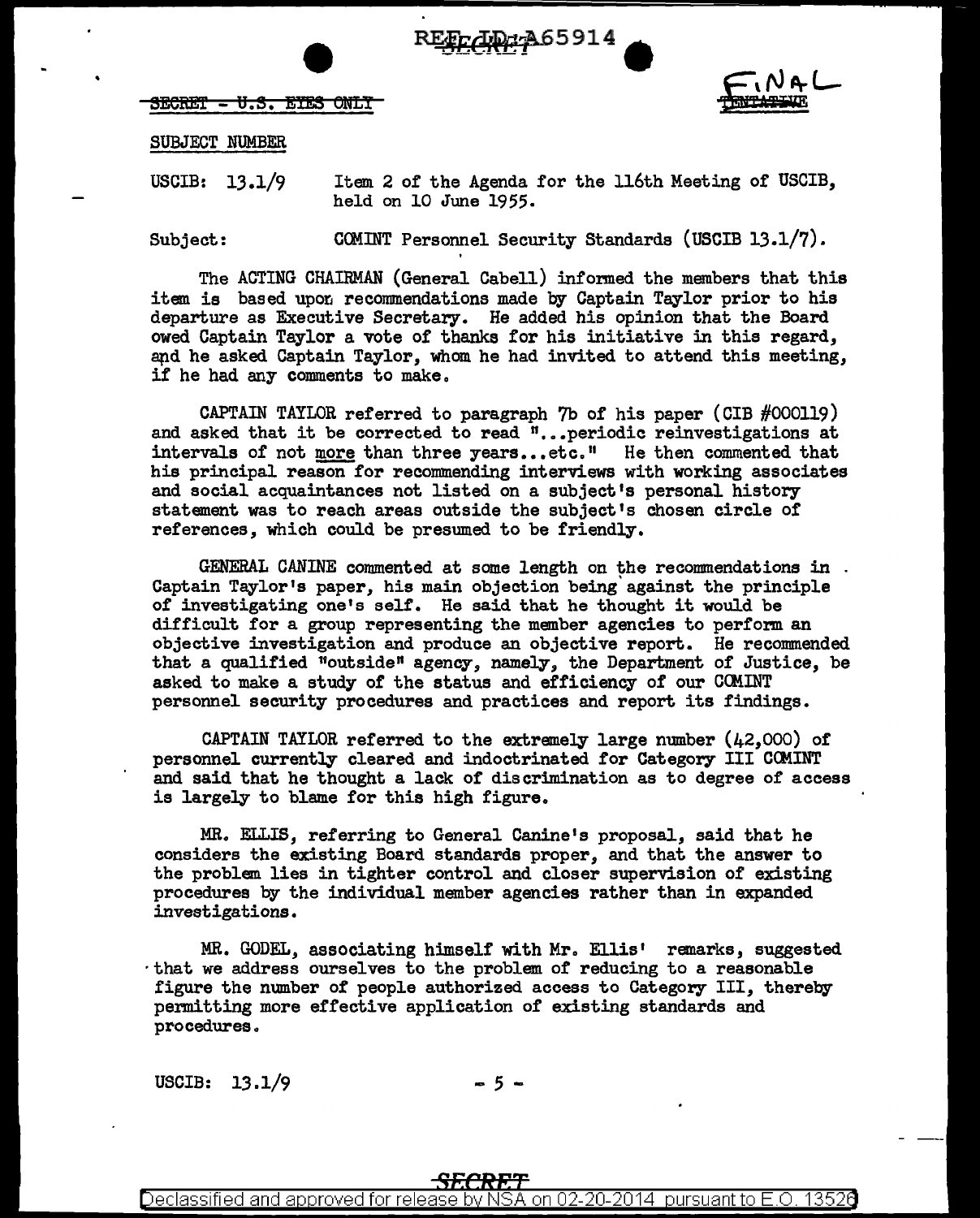

<del>SEGRET - U.S. EYES ONLY</del>

USCIB: 13.1/9

GENERAL CANINE, reiterating his belief in having such a study performed by someone who does not work for him, pointed out that an important -aspect of the personnel security problem is to obtain assurance that an employee who is "pure" when first taken on the rolls remains that way throughout his employment.

The CHAIR then 'suggested that a solution to this problem might be reached by having the senior security representatives of the various agencies sit together to compare notes, using the Petersen case as a starting point, in an effort to determine what lessons can be learned individually and collectively from the procedures and practices now in use among the member agencies.

MR. GODEL, commenting upon General Canine's desire for study by an independent group, stated that there is a very high level Presidential group, headed by Governor Brucker, which is charged with looking into the overall security policy and practices of the Department of Defense. He said that he could probably arrange for a study to be made by this group if the Board so agreed.

MR. ARMSTRONG recalled Captain Taylor's earlier mention of the fact that on two occasions Petersen had been found to meet the standards of the Board. He said that this would seem to indicate the possibility that the basic criteria applicable to all members are not sufficiently high, and that the outside study prepared by General Canine would be most likely to produce an impersonal and objective recommendation as to whether changes should be made.

• MR. GODEL, agreeing with General Canine's and Mr. Armstrong's view that members of the COMINT community would be "prophets without honor" in the conduct of an investigation of this kind, pointed out that their proposals had the added advantage of recognizing the President's concern and interest in overall security practices.

ADMIRAL CAVENAGH suggested that, in view of the fact that an outside committee would require facts to work with, it might be best to have our own people study the problem with a view to determining whether advice of an outside group will be necessary.

The MEMBERS engaged in a brief further discussion on the need for a committee to study this problem, ultimately agreeing that a committee study is desirable. The discussion then turned to a consideration of terms of reference for, and composition of, the proposed committee.

The CHAIR suggested that terms of reference first be considered, commenting that agreement on this point might help simplify the problem of composition. He invited comments by Mr. Armstrong.

USCIB:  $13.1/9$ 

$$
-6-
$$

## *SECRET*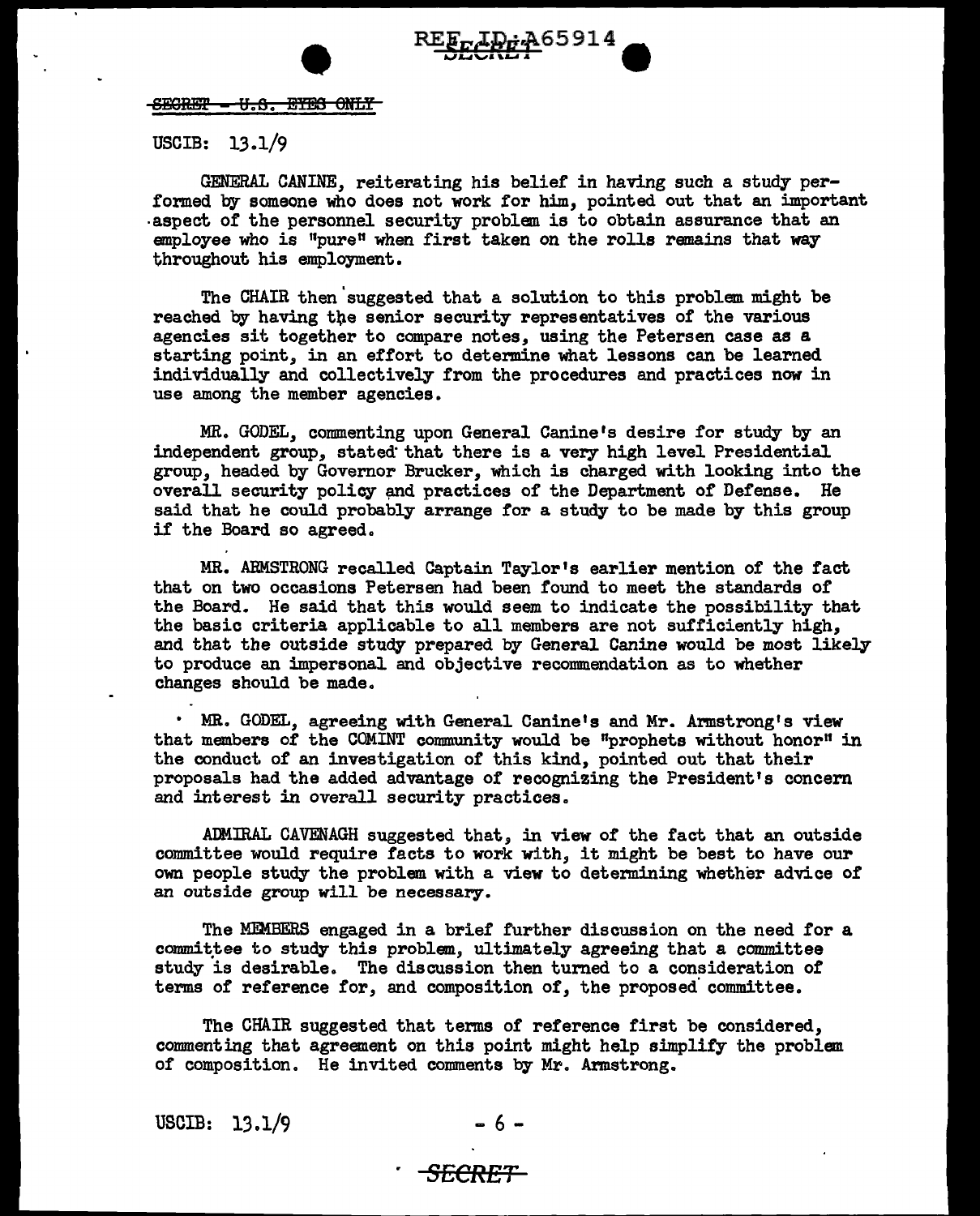

 ${}^{5}$ ECRET -  ${}^{1}$ . S. EYES ONLY

USCIB: 13 .1/9

MR. ARMSTRONG recommended that the committee be asked, among other things, to review the degree of close supervision, control, and inspection maintained by each member agency; to review USCIB Directive Number 5 in light of our experience in the Petersen case; and to study the feasibility of establishing different levels of clearance for different categories of access.

These proposed terms of reference were generally acceptable; however, the members agreed that they would be prepared in draft form by the Executive Secretary and circulated for comment prior to final approval.

The CHAIR observed that the proposed terms of reference indicate a need for a rather broad study by knowledgeable representatives. He suggested that each member appoint one representative, using his own discretion as to whether that person should be his top security officer. He suggested, further, that the Chairman of the USCIB Security Committee sit as a member of the committee, and informed the members of his belief that the CIA representative would be their senior security officer.

MR. GODEL stated that OSD representation probably would be appointed from the Office of the Assistant Secretary (Governor Brucker).

GENERAL CANINE again proposed that an outside group be asked to make the study. He noted that Attorney General Brownell is fundamentally charged with internal security and suggested that he be asked to handle the matter.

The CHAIR asked if the FBI member would be willing to accept the chairmanship of this committee.

MR. ELLIS replied that it would be necessary for him to check with his principal before making a commitment. He continued by commenting that the discussion seemed to imply some aura of mystery with regard to techniques employed by his Bureau. He assured the members that there is nothing mysterious about their investigations, stating that their results depend primarily upon thoroughness. He repeated his originally-stated opinion that the problem before the Board is not so much the standards themselves, but continued and effective inspection, supervision and control of them.

The CHAIR stated that there appear to be two possible courses of action, namely, (1) to ask the Attomey General to conduct a study of the 'problem, and (2) to establish a committee of one representative from each member agency, plus the Chairman of the USCIB Security Committee, requesting that the FBI member accept the chairmanship of such a committee.

USCIB:  $13.1/9$  - 7 -

## *SECRET*